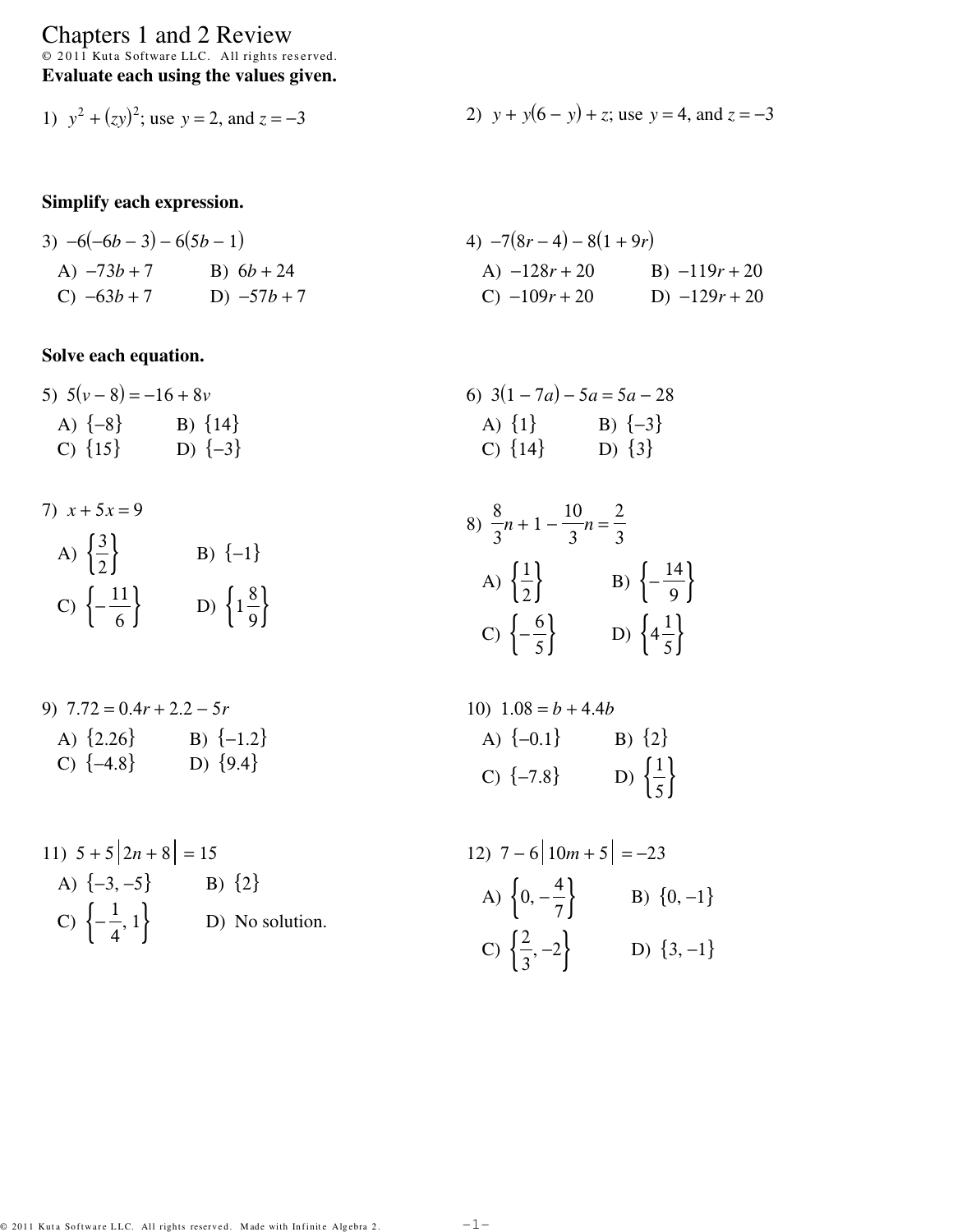Solve each inequality and graph its solution.





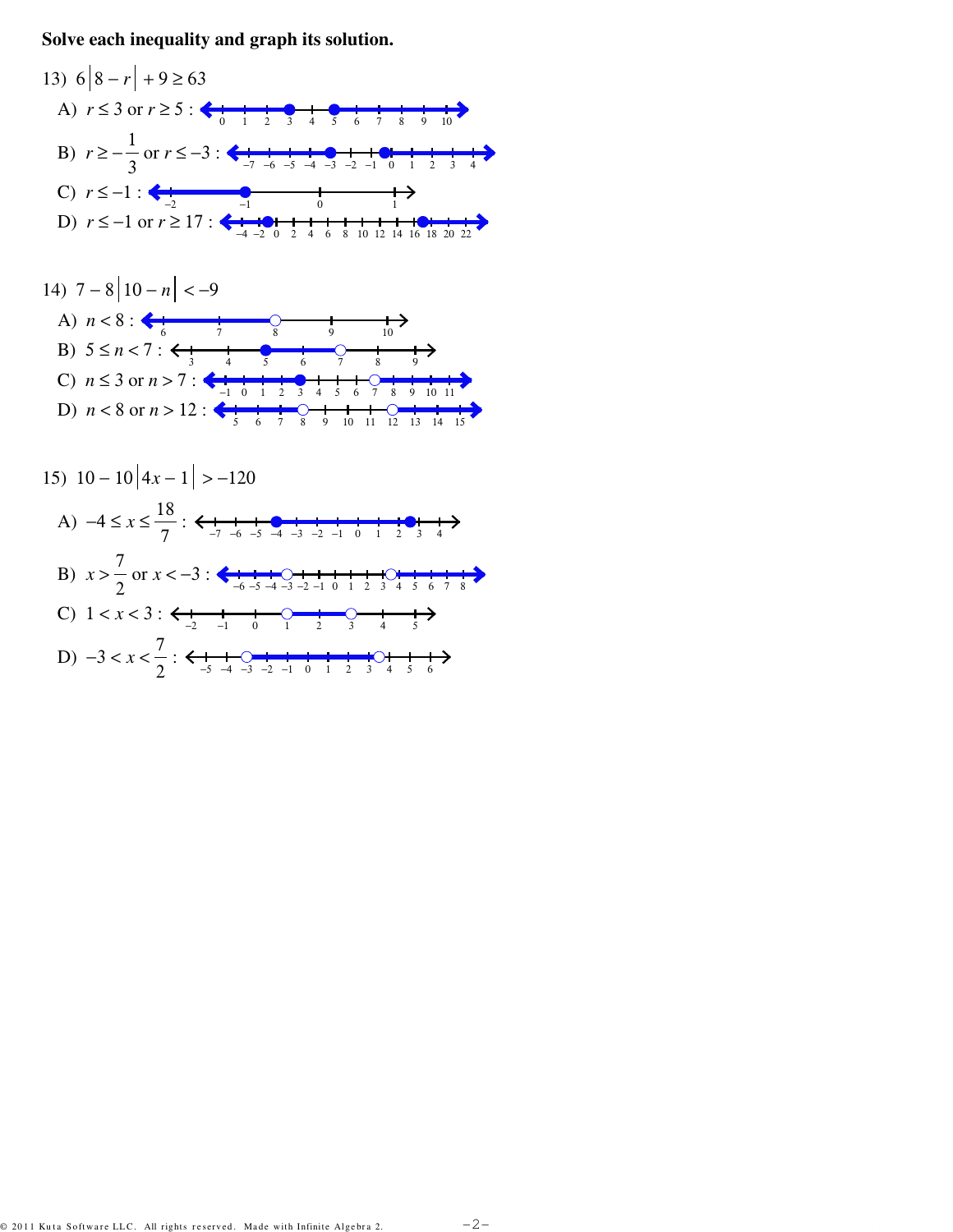# Sketch the graph of each line.



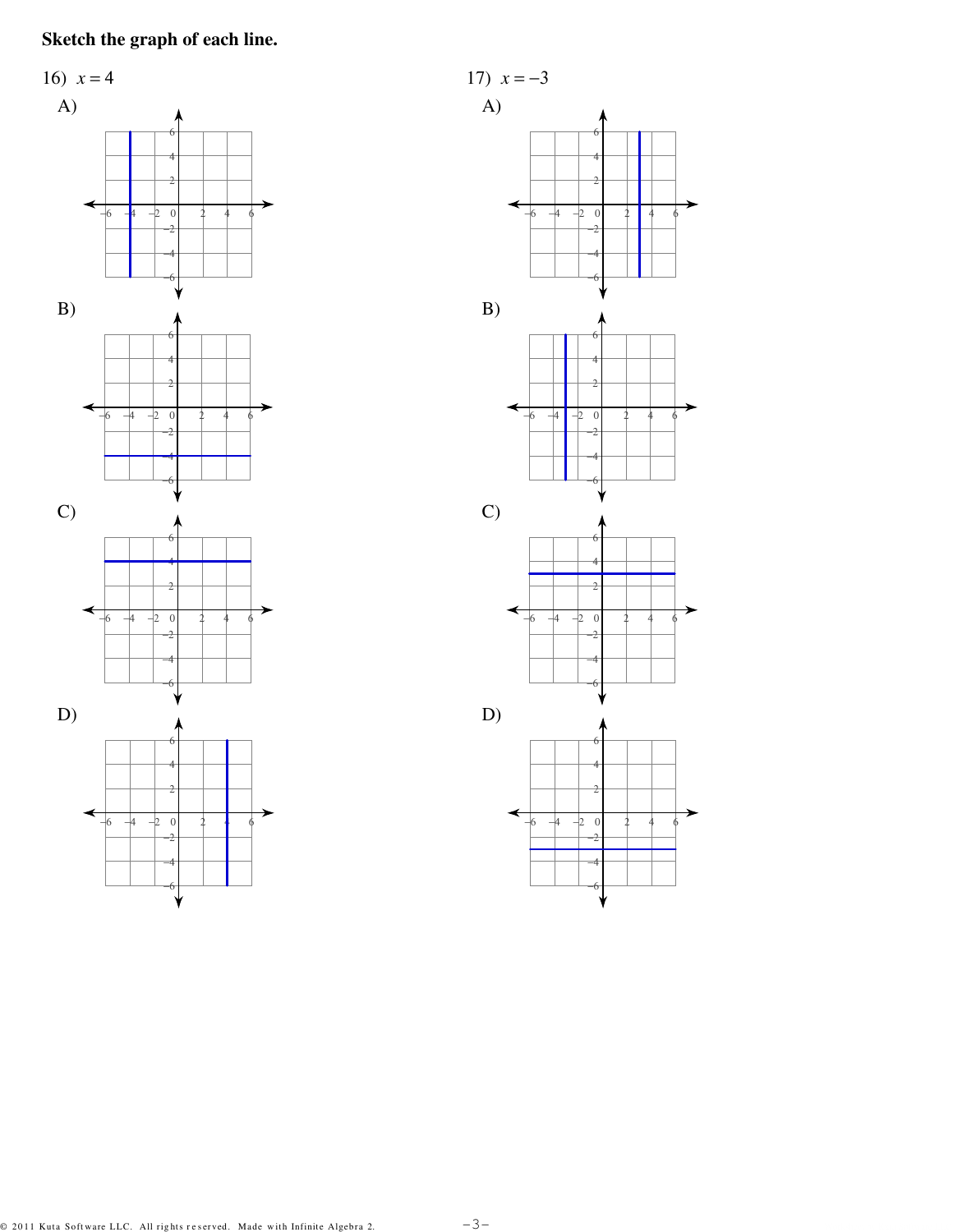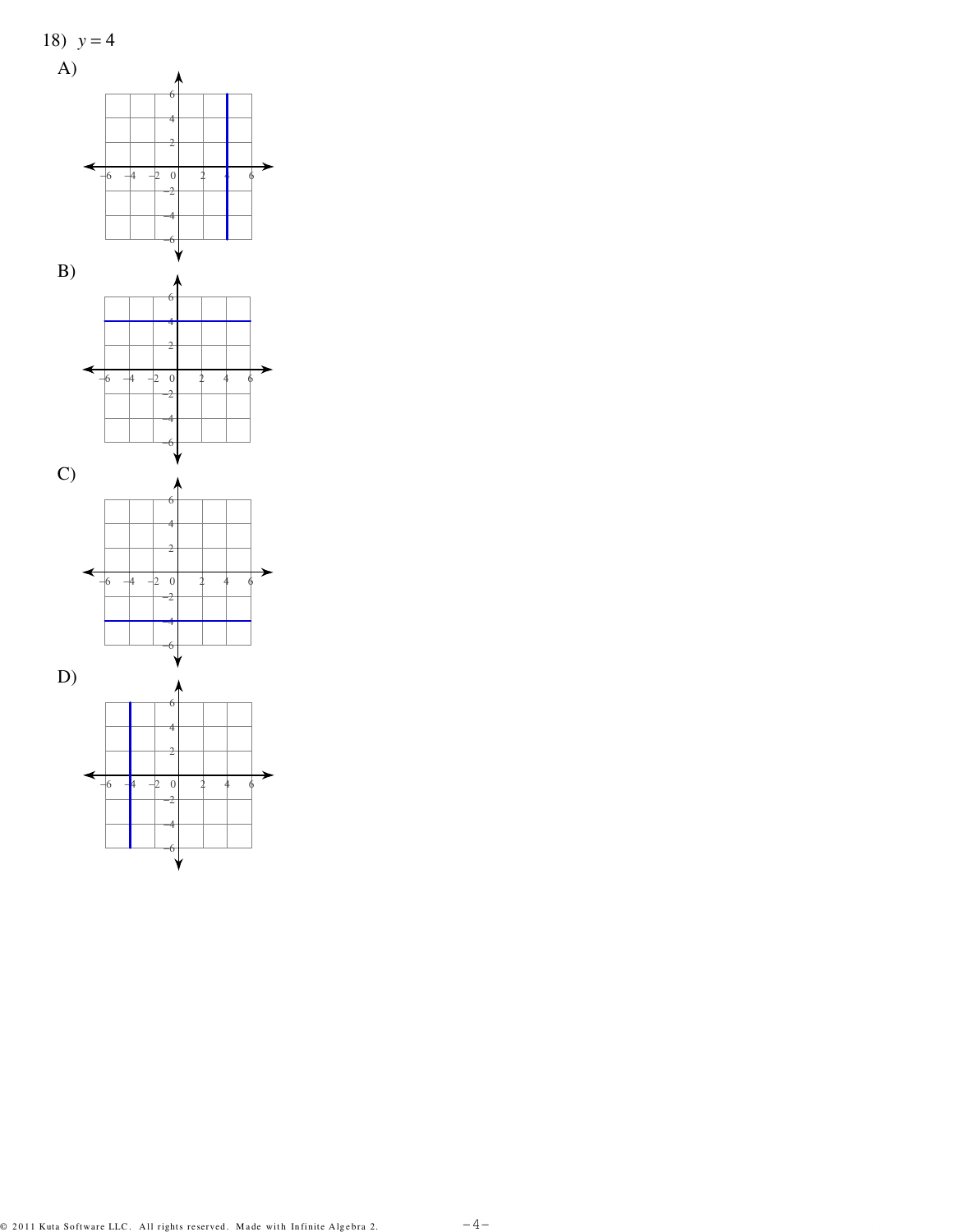#### Write the slope-intercept form of the equation of each line.





22) 
$$
4x - y = 6
$$
  
\nA)  $y = 4x - 6$   
\nB)  $y = 2x + 4$   
\nC)  $y = -6x + 4$   
\nD)  $y = -5x + 4$ 



23)  $x + 2y = 12$ A)  $y = -x + 6$ B)  $y = x + 6$ C)  $y = \frac{1}{2}x + 6$ D)  $y = -\frac{1}{2}x + 6$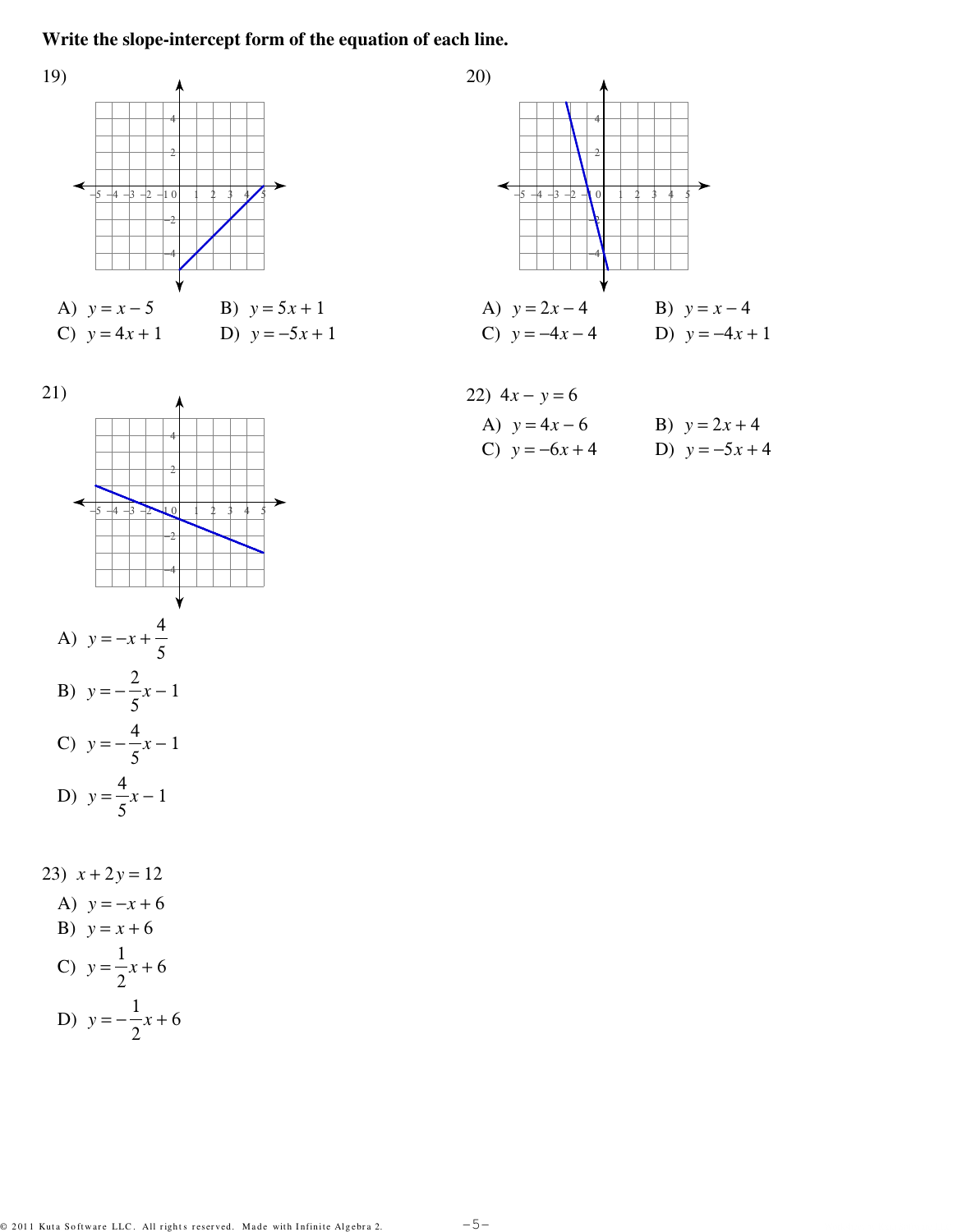## Sketch the graph of each linear inequality.



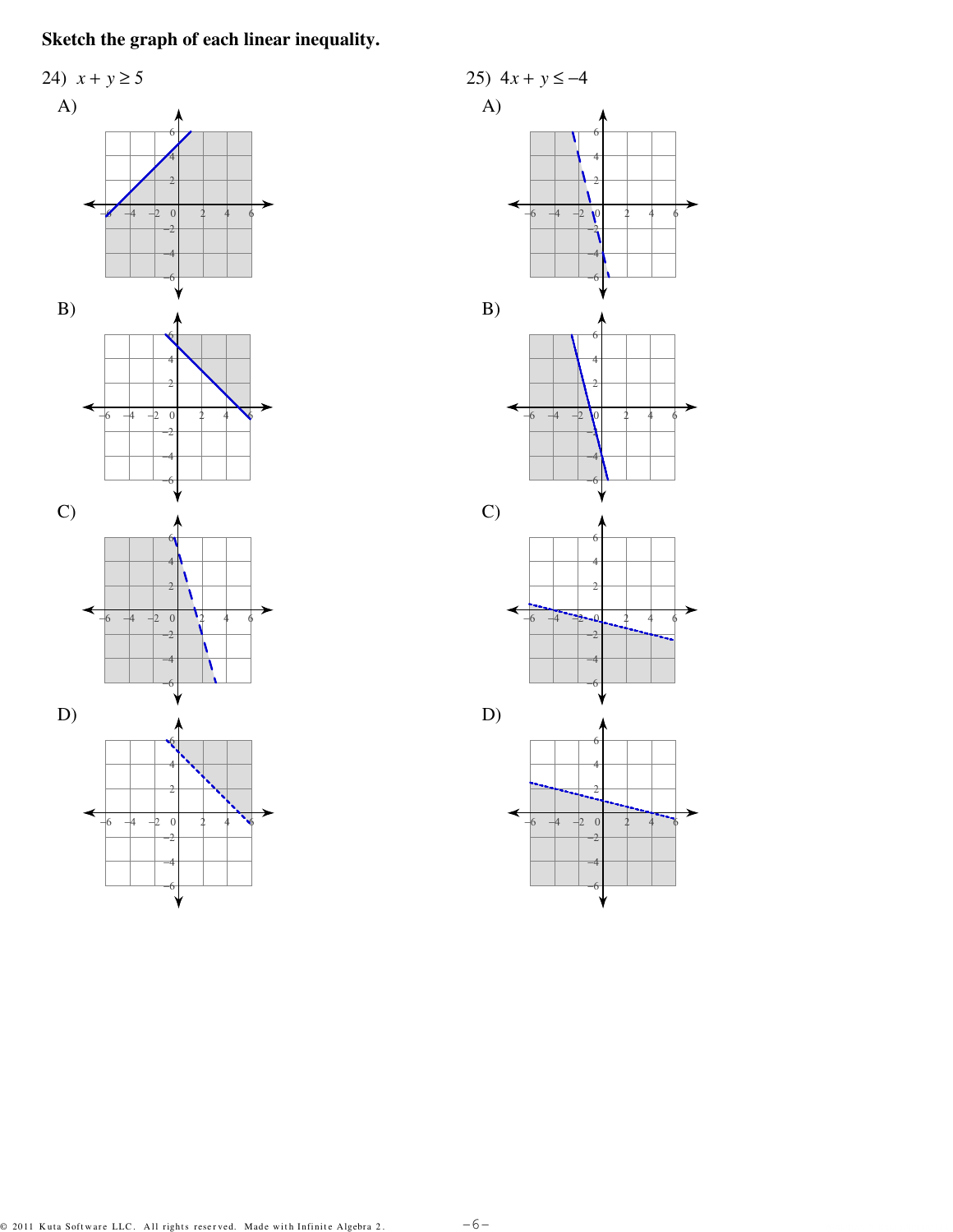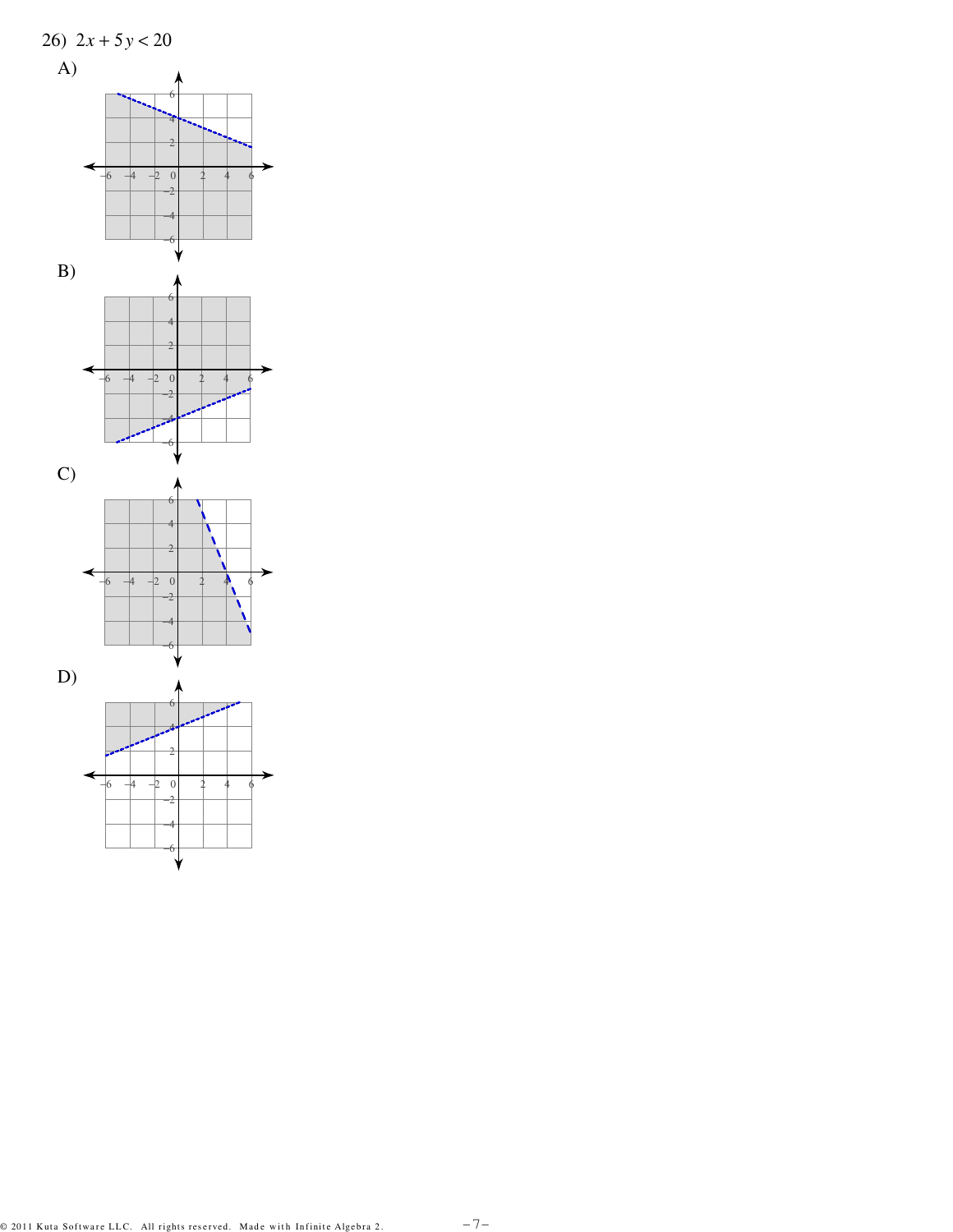Chapters 1 and 2 Review<br>  $\circ$  2011 Kuta Software LLC. All rights reserved.<br> **Evaluate each using the values given.** 

1) 
$$
y^2 + (zy)^2
$$
; use  $y = 2$ , and  $z = -3$   
2)  $y + y(6 - y) + z$ ; use  $y = 4$ , and  $z = -3$   
9

#### Simplify each expression.

3) 
$$
-6(-6b-3) - 6(5b-1)
$$
  
\n4)  $-7(8r-4) - 8(1+9r)$   
\n4)  $-7(8r-4) - 8(1+9r)$   
\n5)  $-3b+7$   
\n6)  $-63b+7$   
\n7)  $-63b+7$   
\n8)  $-57b+7$   
\n9)  $-57b+7$   
\n10)  $-57b+7$   
\n21)  $-109r+20$   
\n32)  $-119r+20$   
\n43)  $-128r+20$   
\n5)  $-119r+20$   
\n6)  $-109r+20$   
\n7)  $-129r+20$ 

## Solve each equation.

7)

5) 
$$
5(v-8) = -16 + 8v
$$
  
\n\* $A) \{-8\}$   
\n6)  $3(1-7a) - 5a = 5a - 28$   
\n\* $A) \{1\}$   
\n6)  $3(1-7a) - 5a = 5a - 28$   
\n\* $A) \{1\}$   
\n6)  $3(1-7a) - 5a = 5a - 28$   
\n\* $A) \{1\}$   
\n6)  $3(1-7a) - 5a = 5a - 28$   
\n6)  $3(1-7a) - 5a = 5a - 28$   
\n6)  $3(1-7a) - 5a = 5a - 28$   
\n6)  $14\}$   
\n7)  $\{3\}$ 

7) 
$$
x + 5x = 9
$$
  
\n
$$
{}^{*}A) \left\{\frac{3}{2}\right\}
$$
\nB)  $\{-1\}$   
\nC)  $\left\{-\frac{11}{6}\right\}$ \nD)  $\left\{1\frac{8}{9}\right\}$   
\nD)  $\left\{1\frac{8}{9}\right\}$   
\nE)  $\left\{-\frac{6}{5}\right\}$ \nD)  $\left\{4\frac{1}{5}\right\}$ 

9) 
$$
7.72 = 0.4r + 2.2 - 5r
$$
  
A)  $\{2.26\}$  \*B)  $\{-1.2\}$   
C)  $\{-4.8\}$  D)  $\{9.4\}$ 

11) 
$$
5 + 5|2n + 8| = 15
$$
  
\n\***A**)  $\{-3, -5\}$  **B**)  $\{2\}$   
\n**C**)  $\{-\frac{1}{4}, 1\}$  **D**) No solution.

10) 
$$
1.08 = b + 4.4b
$$
  
A)  $\{-0.1\}$   
B)  $\{2\}$   
C)  $\{-7.8\}$   
B)  $\{\frac{1}{5}\}$ 

12) 
$$
7-6|10m+5| = -23
$$
  
\nA)  $\{0, -\frac{4}{7}\}$  \*B)  $\{0, -1\}$   
\nC)  $\{\frac{2}{3}, -2\}$  D)  $\{3, -1\}$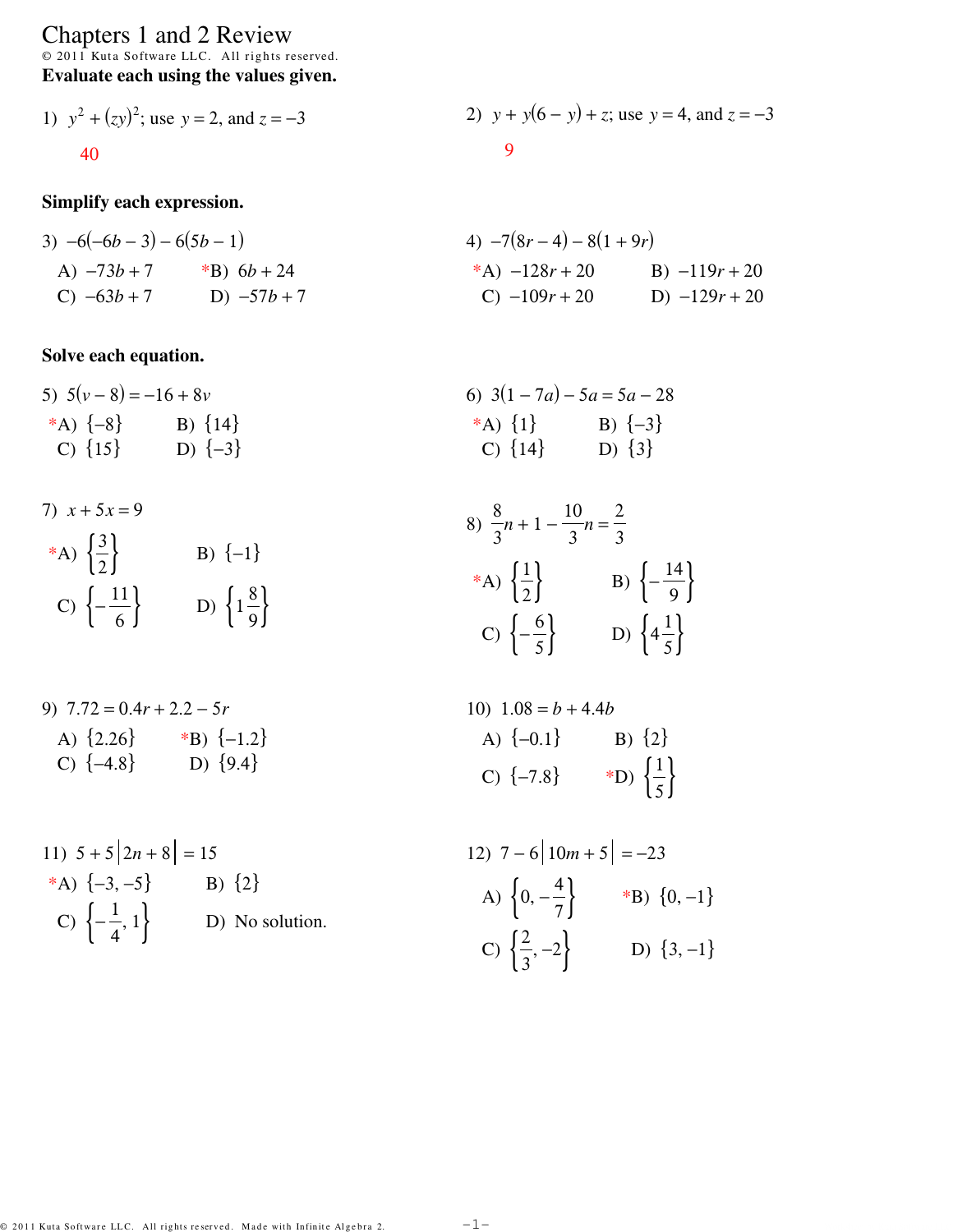Solve each inequality and graph its solution.





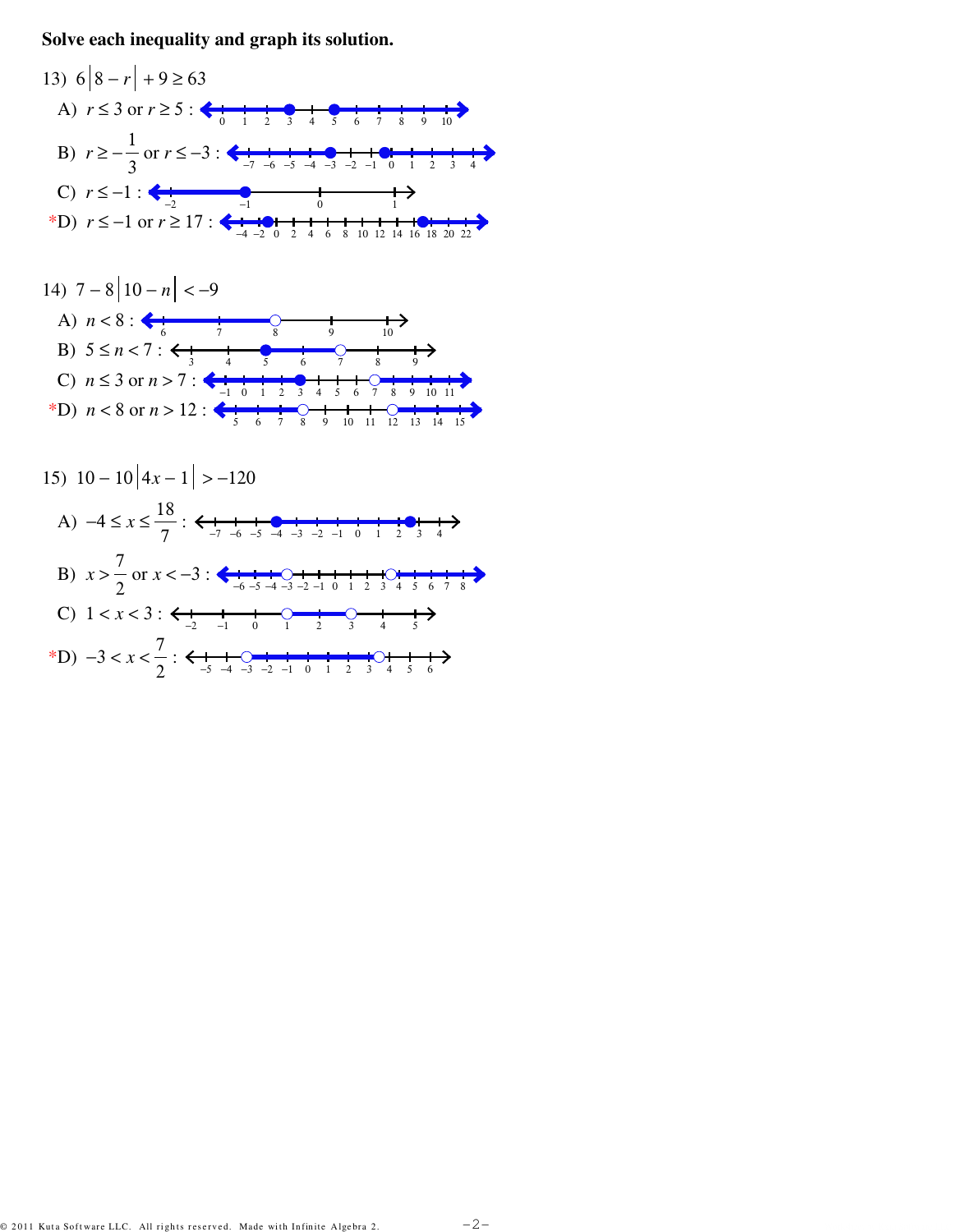# Sketch the graph of each line.



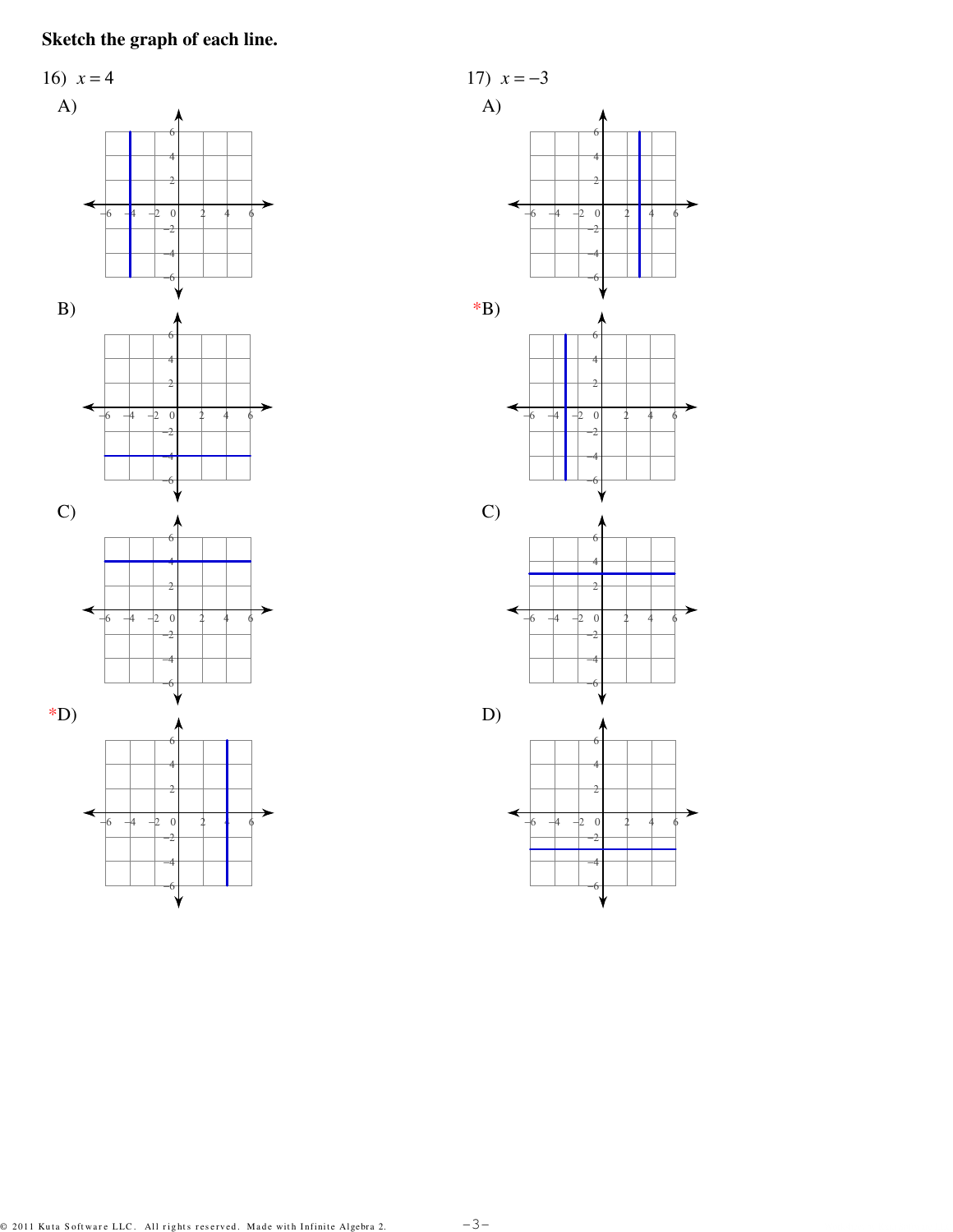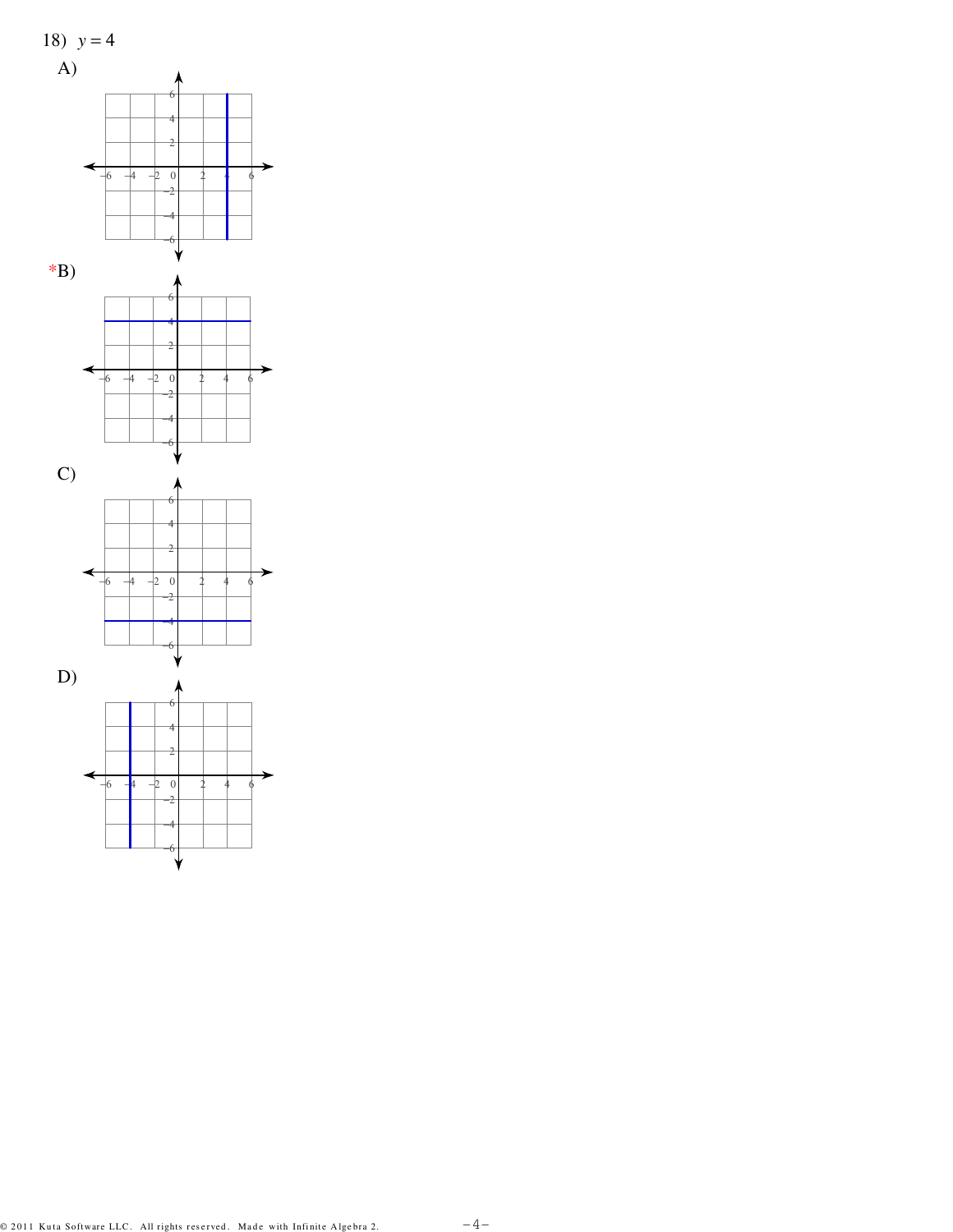#### Write the slope-intercept form of the equation of each line.





22) 
$$
4x - y = 6
$$
  
\n\***A**)  $y = 4x - 6$   
\n**B**)  $y = 2x + 4$   
\n**C**)  $y = -6x + 4$   
\n**D**)  $y = -5x + 4$ 



23)  $x + 2y = 12$ A)  $y = -x + 6$ B)  $y = x + 6$ C)  $y = \frac{1}{2}x + 6$ \*D)  $y = -\frac{1}{2}x + 6$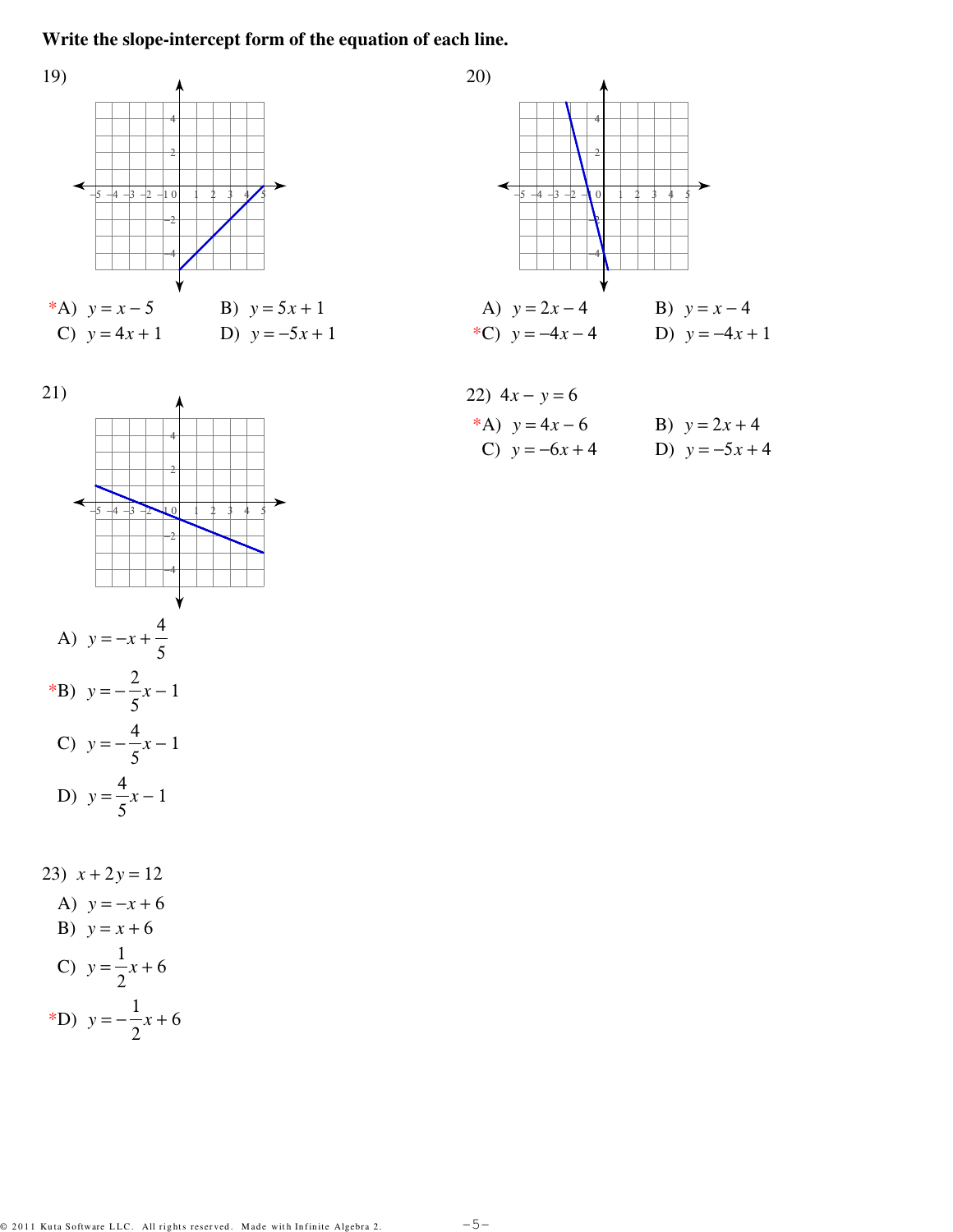## Sketch the graph of each linear inequality.